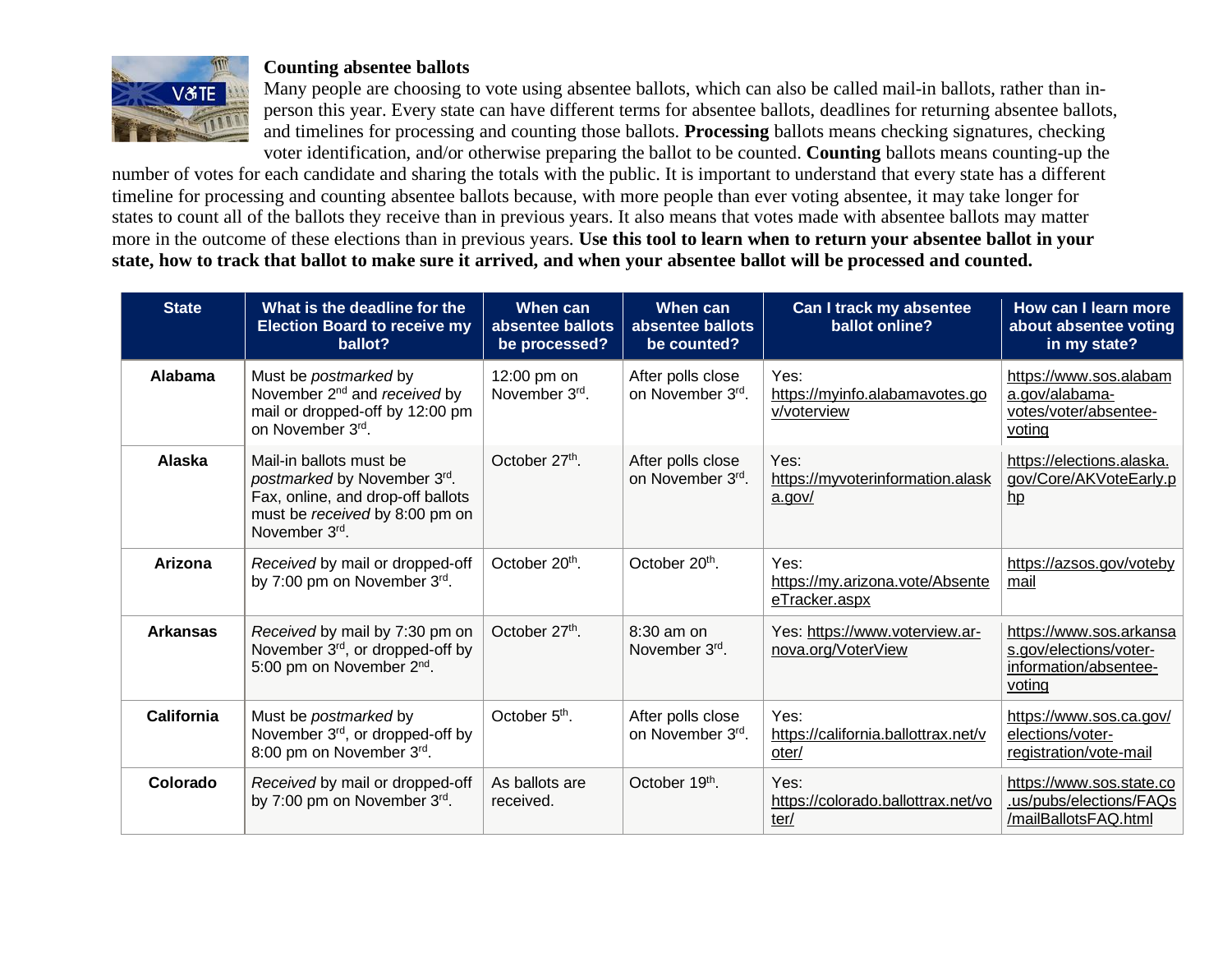| <b>State</b>       | What is the deadline for the<br><b>Election Board to receive my</b><br>ballot?                         | When can<br>absentee ballots<br>be processed? | When can<br>absentee ballots<br>be counted?                                           | Can I track my absentee<br>ballot online?                                                                                                                          | How can I learn more<br>about absentee voting<br>in my state?                                                 |
|--------------------|--------------------------------------------------------------------------------------------------------|-----------------------------------------------|---------------------------------------------------------------------------------------|--------------------------------------------------------------------------------------------------------------------------------------------------------------------|---------------------------------------------------------------------------------------------------------------|
| <b>Connecticut</b> | Received by mail or dropped-off<br>by 8:00 pm on November 3rd.                                         | As ballots are<br>received.                   | After polls close<br>on November 3rd.                                                 | No. Connecticut does not have<br>a way to track your ballot<br>online. If you have questions<br>about your ballot, call (860)<br>509-6100 or email<br>LEAD@ct.gov. | https://portal.ct.gov/SOT<br>S/Election-<br>Services/Voter-<br>Information/Absentee-<br><b>Ballot-Process</b> |
| <b>Delaware</b>    | Received by mail or dropped-off<br>by November 3rd.                                                    | October 30 <sup>th</sup> .                    | October 30 <sup>th</sup> .                                                            | Yes:<br>https://ivote.de.gov/VoterView                                                                                                                             | https://elections.delawar<br>e.gov/services/voter/vot<br>ebymail/index.shtml                                  |
| <b>Florida</b>     | Received by mail or dropped-off<br>by 7:00 pm on November 3rd.                                         | October 12 <sup>th</sup> .                    | October 12 <sup>th</sup> .                                                            | Yes:<br>https://registration.elections.myf<br>lorida.com/CheckVoterStatus                                                                                          | https://www.dos.myflorid<br>a.com/elections/for-<br>voters/voting/vote-by-<br>mail/                           |
| Georgia            | Received by mail, fax, email, or<br>dropped-off by 7:00 pm on<br>November 3rd.                         | As ballots are<br>received.                   | $7:00$ am on<br>November 3rd.                                                         | Yes:<br>https://www.mvp.sos.ga.gov/M<br>VP/mvp.do                                                                                                                  | https://georgia.gov/how-<br>do-i-vote-absentee-<br>ballot                                                     |
| <b>Hawaii</b>      | Received by mail or dropped-off<br>by 7:00 pm on November 3rd.                                         | As ballots are<br>received.                   | As processed<br>ballots are<br>received by the<br><b>State Election</b><br>Officials. | Yes:<br>https://ballotstatus.hawaii.gov/                                                                                                                           | https://elections.hawaii.g<br>ov/hawaii-votes-by-mail/                                                        |
| Idaho              | Received by mail or dropped-off<br>by 8:00 pm on November 3rd.                                         | As ballots are<br>received.                   | After polls close<br>on November 3rd.                                                 | Yes:<br>https://elections.sos.idaho.gov/<br>ElectionLink/ElectionLink/Voter<br>Search.aspx                                                                         | https://idahovotes.gov/a<br>bsentee-voter-<br>information/                                                    |
| <b>Illinois</b>    | Mail-in ballot must be<br>postmarked by November 3rd, or<br>dropped-off by 7:00 pm on<br>November 3rd. | Within two days<br>of being received.         | After polls close<br>on November 3rd.                                                 | No. For questions, contact your<br>local election authority:<br>https://www.elections.il.gov/Ele<br>ctionOperations/ElectionAuthori<br>ties.aspx                   | https://www.elections.il.<br>qov/                                                                             |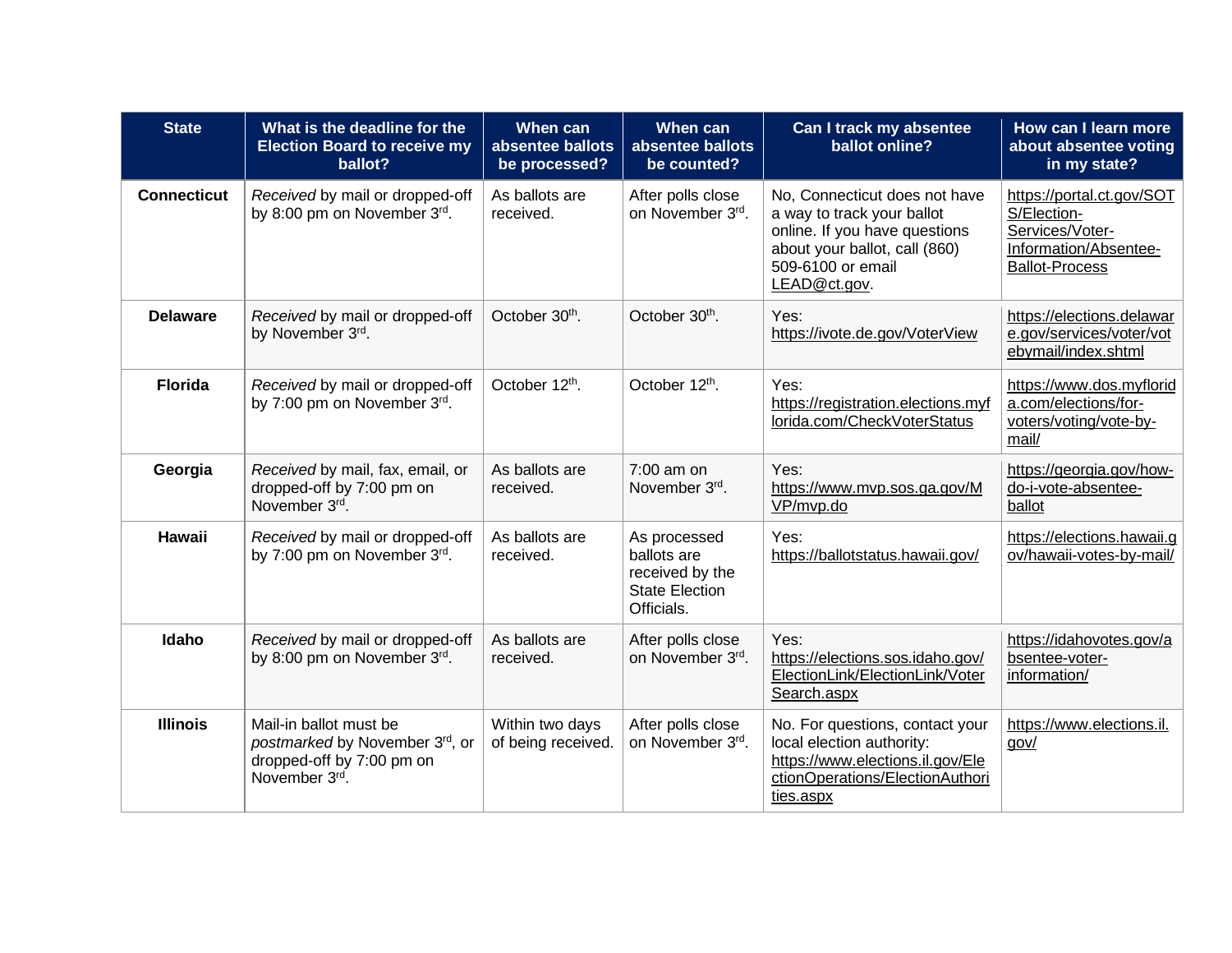| <b>State</b>         | What is the deadline for the<br><b>Election Board to receive my</b><br>ballot?                                                                      | When can<br>absentee ballots<br>be processed?                                                          | When can<br>absentee ballots<br>be counted?                                             | Can I track my absentee<br><b>ballot online?</b>                                         | How can I learn more<br>about absentee voting<br>in my state?                            |
|----------------------|-----------------------------------------------------------------------------------------------------------------------------------------------------|--------------------------------------------------------------------------------------------------------|-----------------------------------------------------------------------------------------|------------------------------------------------------------------------------------------|------------------------------------------------------------------------------------------|
| Indiana              | Received by mail or dropped-off<br>by 12:00 pm on November 3rd.                                                                                     | As ballots are<br>received.                                                                            | 12:00 pm on<br>November 3rd.                                                            | Yes:<br>https://indianavoters.in.gov/                                                    | https://www.in.gov/sos/e<br>lections/2402.htm                                            |
| lowa                 | Mail-in ballots must be<br>postmarked by November 2 <sup>nd</sup><br>and received by November 9th,<br>or dropped-off by 9:00 pm on<br>November 3rd. | October 31 <sup>st</sup> .                                                                             | November 2 <sup>nd</sup> .                                                              | Yes:<br>https://sos.iowa.gov/elections/a<br>bsenteeballotstatus/absentee/s<br>earch      | https://sos.iowa.gov/elec<br>tions/electioninfo/absent<br>eeinfo.html                    |
| <b>Kansas</b>        | Mail-in ballots must be<br>postmarked by November 2 <sup>nd</sup><br>and received by November 6th.                                                  | <b>Before November</b><br>$3rd$ (no set date).                                                         | <b>Before November</b><br>$3rd$ (no set date).                                          | Yes:<br>https://myvoteinfo.voteks.org/vo<br>terview                                      | https://sos.ks.gov/electio<br>ns/voter-<br>information.html                              |
| Kentucky             | Mail-in ballots must be<br>postmarked by November 3rd<br>and received by November 6 <sup>th</sup> ,<br>or dropped-off by November 3rd.              | 8:00 am on<br>November 3rd.                                                                            | After all absentee<br>ballots have been<br>processed (no set<br>date).                  | Yes:<br>https://vrsws.sos.ky.gov/VIC/                                                    | https://www.sos.ky.gov/<br>elections/Pages/2020-<br>General-Updates.aspx                 |
| Louisiana            | Received by mail, fax, or<br>dropped-off by 4:30 pm on<br>November 2 <sup>nd</sup> .                                                                | <b>Either November</b><br>2 <sup>nd</sup> or November<br>3rd, depending on<br>local election<br>board. | Decided by local<br>election boards,<br>no later than 8:00<br>pm on November<br>$3rd$ . | Yes:<br>https://voterportal.sos.la.gov/                                                  | https://www.sos.la.gov/E<br>lectionsAndVoting/Vote/<br>VoteByMail/Pages/defa<br>ult.aspx |
| <b>Maine</b>         | Received by mail or dropped-off<br>by 8:00 pm on November 3rd.                                                                                      | October 31 <sup>st</sup> .                                                                             | After polls close<br>on November 3rd.                                                   | Yes:<br>https://apps.web.maine.gov/cgi-<br>bin/online/AbsenteeBallot/ballot<br>status.pl | https://www.maine.gov/s<br>os/cec/elec/voter-<br>info/absent.html                        |
| <b>Maryland</b>      | Postmarked by November 3rd<br>and received by mail by<br>November 13 <sup>th</sup> , or dropped-off<br>by 8:00 pm on November 3rd.                  | October 1 <sup>st</sup> .                                                                              | October 1 <sup>st</sup> .                                                               | Yes:<br>https://voterservices.elections.<br>maryland.gov/votersearch                     | https://elections.marylan<br>d.gov/voting/absentee.ht<br>ml                              |
| <b>Massachusetts</b> | Postmarked by November 3rd<br>and received by mail by<br>November 6 <sup>th</sup> , or dropped-off by<br>8:00 pm on November 3rd.                   | As ballots are<br>received.                                                                            | After polls close<br>on November 3rd.                                                   | Yes:<br>https://www.sec.state.ma.us/wh<br>eredoivotema/track/trackmyball<br>ot.aspx      | https://www.sec.state.m<br>a.us/ele/                                                     |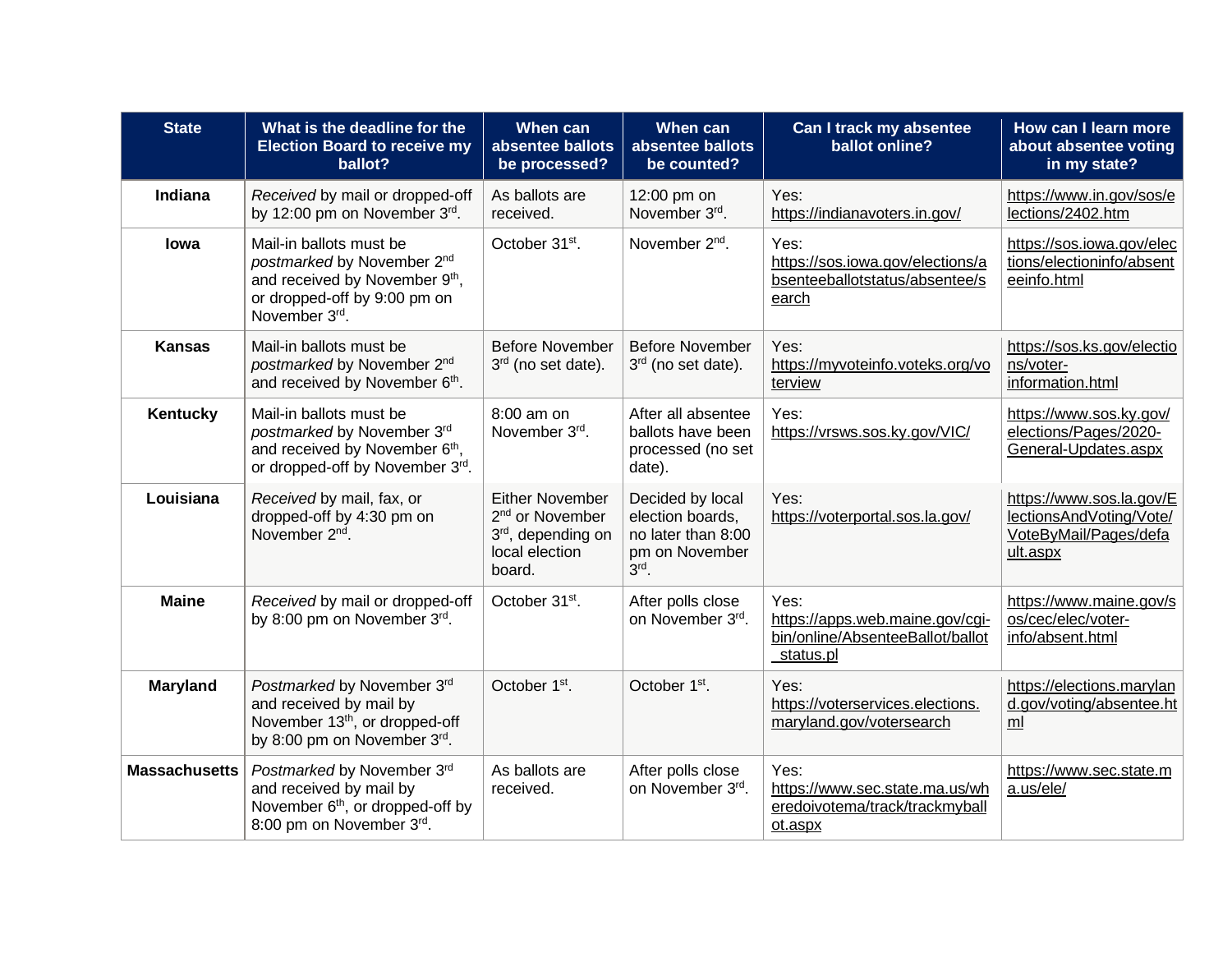| <b>State</b>            | What is the deadline for the<br><b>Election Board to receive my</b><br>ballot?                                                          | When can<br>absentee ballots<br>be processed?                                                          | When can<br>absentee ballots<br>be counted? | Can I track my absentee<br>ballot online?                                                                                                           | How can I learn more<br>about absentee voting<br>in my state?               |
|-------------------------|-----------------------------------------------------------------------------------------------------------------------------------------|--------------------------------------------------------------------------------------------------------|---------------------------------------------|-----------------------------------------------------------------------------------------------------------------------------------------------------|-----------------------------------------------------------------------------|
| Michigan                | Received by mail or dropped-off<br>by 8:00 pm on November 3rd.                                                                          | <b>Either November</b><br>2 <sup>nd</sup> or November<br>3rd, depending on<br>local election<br>board. | November 3rd.                               | Yes:<br>https://mvic.sos.state.mi.us/Vot<br>er/Index                                                                                                | https://mvic.sos.state.mi<br>.us/Home/VoteAtHome                            |
| <b>Minnesota</b>        | Postmarked by November 3rd<br>and received by mail by<br>November 10th, or dropped-off<br>by 3:00 pm on November 3rd.                   | October 27th.                                                                                          | After polls close<br>on November 3rd.       | Yes:<br>https://mnvotes.sos.state.mn.us<br>/AbsenteeBallotStatus.aspx                                                                               | https://www.sos.state.m<br>n.us/elections-<br>voting/other-ways-to-<br>vote |
| <b>Mississippi</b>      | Postmarked by November 3rd<br>and received by mail by<br>November 10 <sup>th</sup> , or <i>in-person</i> by<br>5:00 pm on October 31st. | After polls close<br>on November 3rd.                                                                  | After polls close<br>on November 3rd.       | No. For questions, contact your<br>county election board office:<br>https://www.sos.ms.gov/Electio<br>ns-Voting/Pages/County-<br>Election-Info.aspx | https://www.sos.ms.gov/<br>Elections-<br>Voting/Pages/default.as<br>px      |
| <b>Missouri</b>         | Received by mail by 7:00 pm on<br>November 3 <sup>rd</sup> , or <i>in-person</i> by<br>5:00 pm on November 2 <sup>nd</sup> .            | October 29th.                                                                                          | November 3rd.                               | No. For questions, contact your<br>local election authority:<br>https://www.sos.mo.gov/electio<br>ns/goVoteMissouri/localelection<br>authority      | https://www.sos.mo.gov/<br>elections/govotemissour                          |
| <b>Montana</b>          | Received by mail or dropped-off<br>by 8:00 pm on November 3rd.                                                                          | As ballots are<br>received.                                                                            | November 2 <sup>nd</sup> .                  | Yes:<br>https://app.mt.gov/voterinfo/                                                                                                               | https://sosmt.gov/electio<br>ns/absentee/                                   |
| <b>Nebraska</b>         | Received by mail or dropped-off<br>by 8:00 pm CT/7:00 pm MT on<br>November 3rd.                                                         | October 26th.                                                                                          | November 2 <sup>nd</sup> .                  | Yes:<br>https://www.votercheck.necvr.n<br>e.gov/voterview                                                                                           | https://sos.nebraska.gov<br>/elections/early-voting-0                       |
| <b>Nevada</b>           | Postmarked by November 3rd for<br>mail return, or dropped-off by<br>7:00 pm on November 3rd.                                            | As ballots are<br>received.                                                                            | October 19th.                               | Yes:<br>https://nevada.ballottrax.net/vot<br>er/                                                                                                    | https://www.nvsos.gov/s<br>os/elections/voters/abse<br>ntee-voting          |
| <b>New</b><br>Hampshire | Received by mail or dropped-off<br>by 5:00 pm on November 3rd.                                                                          | Decided by local<br>election boards.                                                                   | After polls close<br>on November 3rd.       | Yes:<br>https://app.sos.nh.gov/Public/A<br>bsenteeBallot.aspx                                                                                       | https://sos.nh.gov/electi<br>ons/voters/absentee-<br>ballots/               |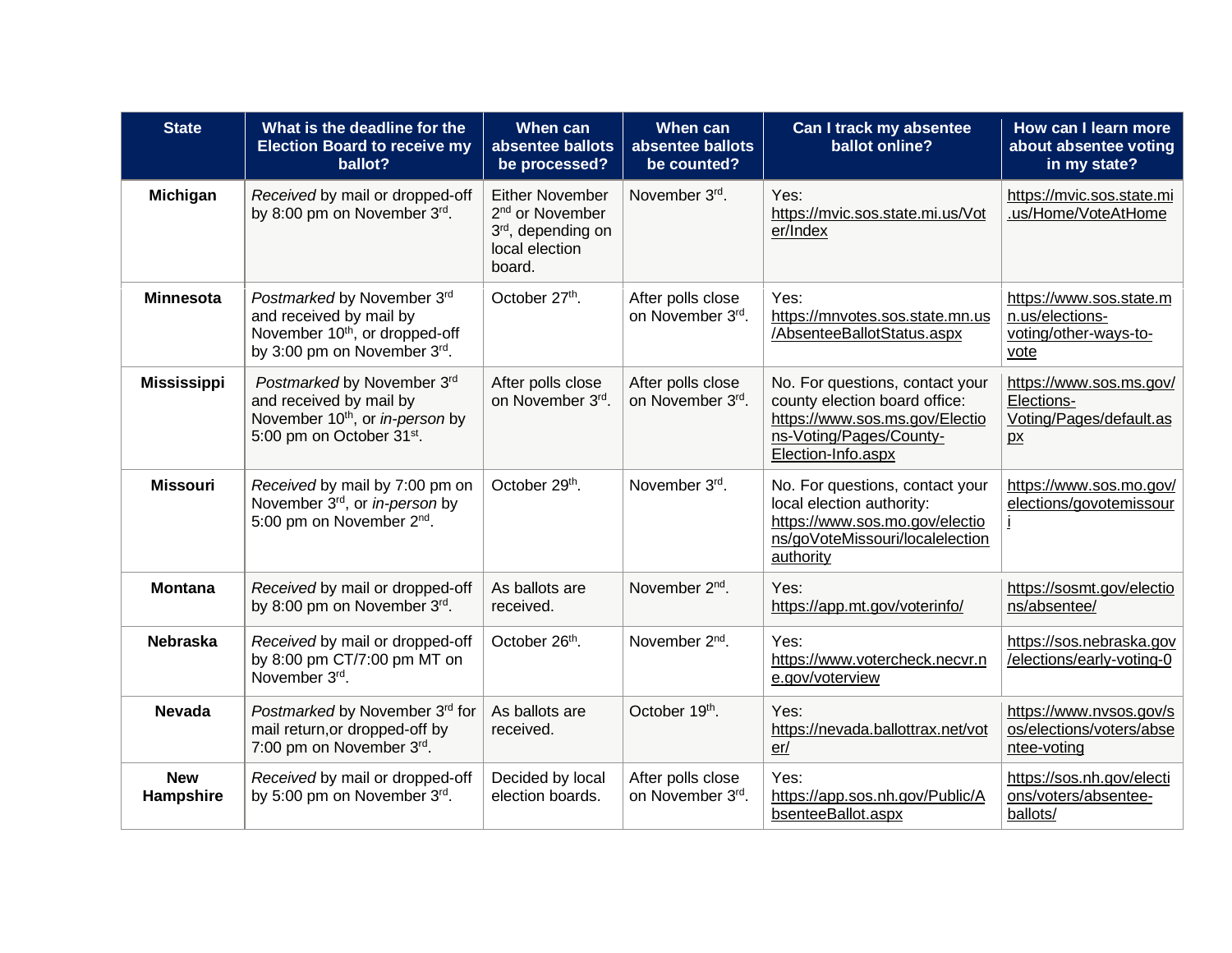| <b>State</b>          | What is the deadline for the<br><b>Election Board to receive my</b><br>ballot?                                                     | When can<br>absentee ballots<br>be processed?                                                                | When can<br>absentee ballots<br>be counted?                                                 | Can I track my absentee<br>ballot online?                                                                           | How can I learn more<br>about absentee voting<br>in my state?                                                            |
|-----------------------|------------------------------------------------------------------------------------------------------------------------------------|--------------------------------------------------------------------------------------------------------------|---------------------------------------------------------------------------------------------|---------------------------------------------------------------------------------------------------------------------|--------------------------------------------------------------------------------------------------------------------------|
| <b>New Jersey</b>     | Postmarked by November 3rd<br>and received by mail by<br>November 10 <sup>th</sup> , or dropped-off<br>by 8:00 pm on November 3rd. | As ballots are<br>received.                                                                                  | October 24th.                                                                               | Yes:<br>https://voter.svrs.nj.gov/auth/sig<br>n-up                                                                  | https://www.state.nj.us/s<br>tate/elections/vote-by-<br>mail.shtml                                                       |
| <b>New Mexico</b>     | Received by mail or dropped-off<br>by 7:00 pm on November 3rd.                                                                     | Either October<br>20 <sup>th</sup> or October<br>30 <sup>th</sup> , depending<br>on local election<br>board. | After polls close<br>on November 3rd.                                                       | Yes:<br>https://voterportal.servis.sos.sta<br>te.nm.us/WhereToVote.aspx                                             | https://www.sos.state.n<br>m.us/voting-and-<br>elections/voter-<br>information-<br>portal/absentee-and-<br>early-voting/ |
| <b>New York</b>       | Postmarked by November 3rd by<br>mail, or by dropped-off by 9:00<br>pm on November 3rd.                                            | November 3rd.                                                                                                | After polls close<br>on November 3rd.                                                       | No. For questions, contact your<br>county board of elections:<br>https://www.elections.ny.gov/Co<br>untyBoards.html | https://www.elections.ny<br>.gov/VotingAbsentee.ht<br>ml                                                                 |
| <b>North Carolina</b> | Postmarked by November 3rd<br>and received by mail by<br>November 6 <sup>th</sup> , or dropped-off by<br>5:00 pm on November 3rd.  | As ballots are<br>received.                                                                                  | November 3rd.                                                                               | Yes:<br>https://northcarolina.ballottrax.n<br>et/voter/                                                             | https://www.ncsbe.gov/v<br>oting/vote-<br>mail/absentee-ballot-<br>tools                                                 |
| <b>North Dakota</b>   | Received by mail or dropped-off<br>by November 2 <sup>nd</sup> .                                                                   | November 2 <sup>nd</sup> .                                                                                   | After polls close<br>on November 3rd.                                                       | Yes:<br>https://vip.sos.nd.gov/Absentee<br>Tracker.aspx                                                             | https://vip.sos.nd.gov/Po<br>rtalListDetails.aspx?ptlh<br>PKID=53&ptlPKID=7#co<br>ntent-start                            |
| Ohio                  | Postmarked by November 3rd<br>and received by mail by<br>November 13 <sup>th</sup> , or dropped-off<br>by 7:30 pm on November 3rd. | As ballots are<br>received.                                                                                  | As ballots are<br>received.                                                                 | Yes:<br>https://www.ohiosos.gov/electio<br>ns/voters/toolkit/ballot-tracking/                                       | https://www.ohiosos.gov<br>/elections/voters/absent<br>ee-voting/                                                        |
| <b>Oklahoma</b>       | Received by mail by 7:00 pm on<br>November 3 <sup>rd</sup> , or dropped-off by<br>5:00 pm on November 2 <sup>nd</sup> .            | Decided by local<br>board of<br>elections, with<br>approval of the                                           | Decided by local<br>board of elections.<br>with approval of<br>the state election<br>board. | Yes:<br>https://okvoterportal.okelections<br>.us/                                                                   | https://www.ok.gov/elect<br>ions/Voter Info/Absente<br>e Voting/index.html                                               |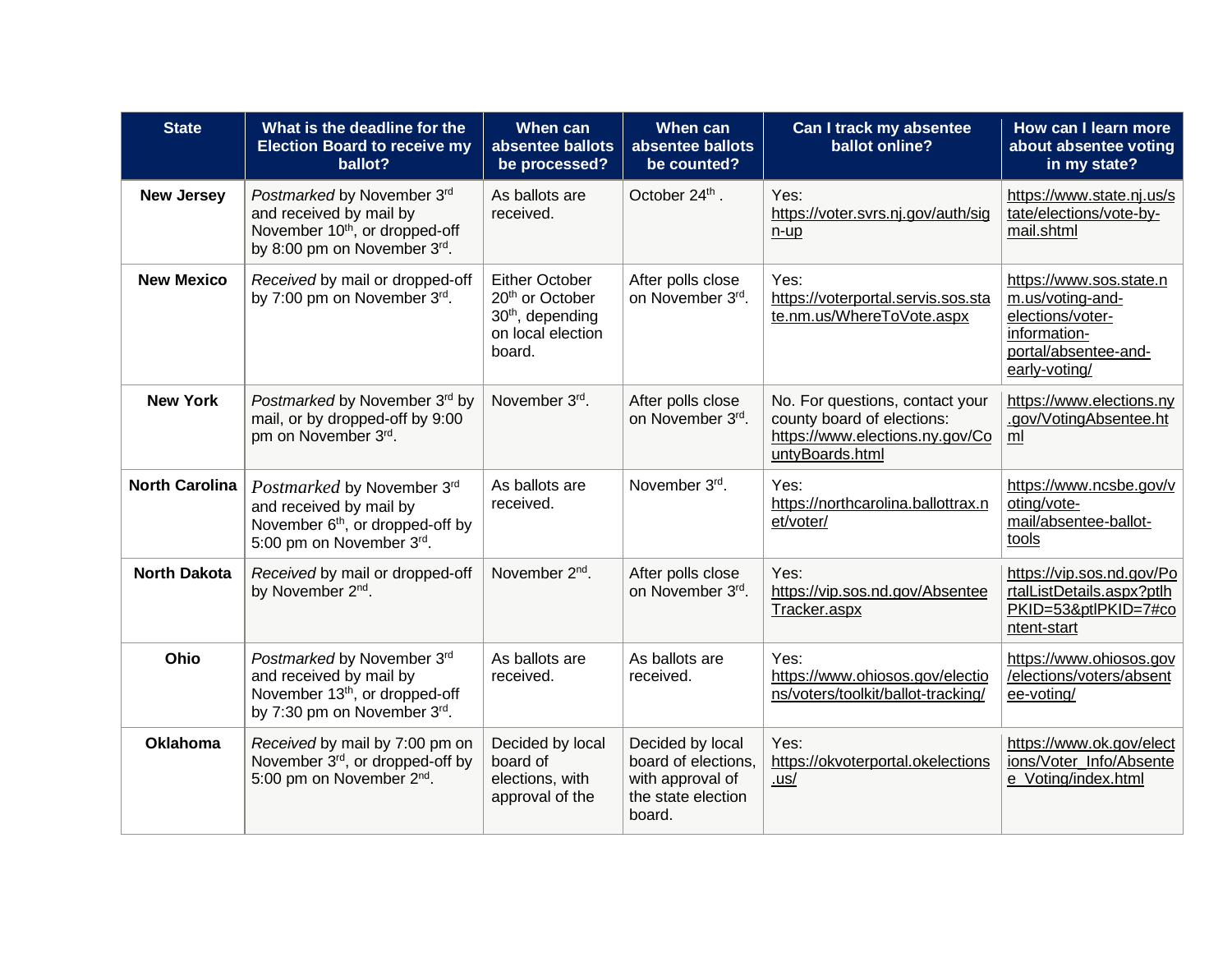| <b>State</b>          | What is the deadline for the<br><b>Election Board to receive my</b><br>ballot? | When can<br>absentee ballots<br>be processed? | When can<br>absentee ballots<br>be counted?                                                | Can I track my absentee<br>ballot online?                                                                           | How can I learn more<br>about absentee voting<br>in my state?                        |
|-----------------------|--------------------------------------------------------------------------------|-----------------------------------------------|--------------------------------------------------------------------------------------------|---------------------------------------------------------------------------------------------------------------------|--------------------------------------------------------------------------------------|
|                       |                                                                                | state election<br>board.                      |                                                                                            |                                                                                                                     |                                                                                      |
| Oregon                | Received by mail or dropped-off<br>by 8:00 pm on November 3rd.                 | October 27th.                                 | Can start counting<br>as processed, but<br>not report until<br>8:00 pm on<br>November 3rd. | Yes:<br>https://secure.sos.state.or.us/or<br>estar/vr/showVoterSearch.do?l<br>ang=eng&source=SOS                    | https://sos.oregon.gov/v<br>oting/Pages/voteinor.as<br><b>px</b>                     |
| Pennsylvania          | Received by mail or dropped-off<br>by 8:00 pm on November 3rd.                 | $7:00$ am on<br>November 3rd.                 | $7:00$ am on<br>November 3rd.                                                              | Yes:<br>https://www.pavoterservices.pa.<br>gov/Pages/BallotTracking.aspx                                            | https://www.votespa.co<br>m/Voting-in-<br>PA/Pages/Mail-and-<br>Absentee-Ballot.aspx |
| <b>Rhode Island</b>   | Received by mail or dropped-off<br>by 8:00 pm on November 3rd.                 | October 20 <sup>th</sup> .                    | After polls close<br>on November 3rd.                                                      | Yes:<br>https://vote.sos.ri.gov/Home/Up<br>dateVoterRecord?ActiveFlag=3                                             | https://vote.sos.ri.gov/V<br>oter/VotebyMail                                         |
| <b>South Carolina</b> | Received by mail or dropped-off<br>by 7:00 pm on November 3rd.                 | $9:00$ am on<br>November 3rd.                 | $9:00$ am on<br>November 3rd.                                                              | Yes:<br>https://info.scvotes.sc.gov/eng/v<br>oteringuiry/VoterInformationReg<br>uest.aspx?PageMode=Absente<br>elnfo | https://scvotes.gov/abse<br>ntee-voting                                              |
| <b>South Dakota</b>   | Received by mail or in-person<br>by 3:00 pm on November 3rd.                   | After polls close<br>on November 3rd.         | After polls close<br>on November 3rd.                                                      | Yes:<br>https://vip.sdsos.gov/viplogin.as<br>$p$ $\chi$                                                             | https://sdsos.gov/electio<br>ns-<br>voting/voting/absentee-<br>voting.aspx           |
| <b>Tennessee</b>      | Received by mail by close of<br>polls on November 3rd.                         | As ballots are<br>received.                   | November 3rd.                                                                              | Yes:<br>https://tnmap.tn.gov/voterlooku<br>p/                                                                       | https://www.sos.tn.gov/p<br>roducts/elections/absent<br>ee-voting                    |